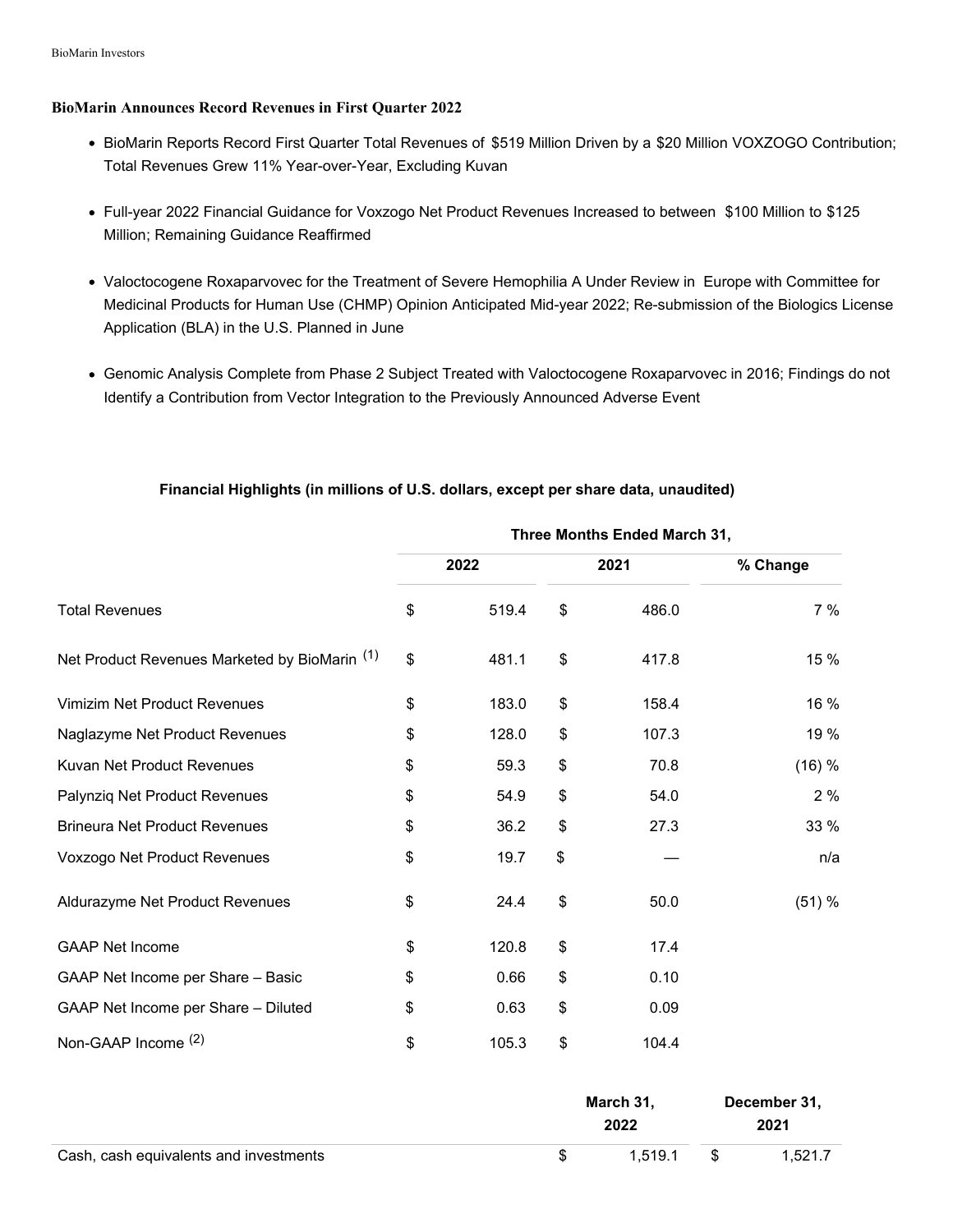- (1) Net Product Revenues Marketed by BioMarin is the sum of revenues from Vimizim, Naglazyme, Kuvan, Palynziq, Brineura and Voxzogo for the three months ended March 31, 2022 and 2021, each calculated in accordance with Generally Accepted Accounting Principles in the United States (U.S. GAAP). Sanofi is BioMarin's sole customer for Aldurazyme and is responsible for marketing and selling Aldurazyme to third parties.
- (2) Non-GAAP Income is defined by the Company as reported GAAP Net Income/Loss, excluding net interest expense, provision for (benefit from) income taxes, depreciation expense, amortization expense, stock-based compensation expense, contingent consideration expense and, in certain periods, certain other specified items. Refer to Non-GAAP Information beginning on page  $9$  of this press release for a complete discussion of the Company's Non-GAAP financial information and reconciliations to the comparable information reported under U.S. GAAP.

SAN RAFAEL, Calif., April 27, 2022 /[PRNewswire](http://www.prnewswire.com/)/ -- BioMarin Pharmaceutical Inc. (NASDAQ: BMRN) (BioMarin or the Company) today announced financial results for the first quarter ended March 31, 2022.

BioMarin Announces Record "We begin 2022 from a position of financial strength including significant contributions from our newest Revenues in First Quarter 2022 product, Voxzogo, the only approved therapy for children with achondroplasia. We continue to be encouraged by the high level of interest in Voxzogo from families and physicians worldwide seeking treatment that addresses the underlying cause of achondroplasia," said Jean-Jacques Bienaimé, Chairman and Chief Executive Officer of BioMarin. "As we stated last quarter, in 2022 we expect to return to double-digit revenue growth and profitability. We begin the journey with record first quarter revenues, and foresee continued momentum based on the essential nature of our innovative medicines for our patients around the world."

Mr. Bienaimé continued, "The regulatory team has been working collaboratively with the European Medicines Agency as we near the completion of the application review procedure for potential approval of valoctocogene roxaparvovec gene therapy for the treatment of severe hemophilia A. We remain encouraged by the potential benefit of valoctocogene roxaparvovec for people with severe hemophilia A based on the clinically meaningful study results to date. These demonstrate an 85% reduction in annualized bleeding rates compared to baseline using standard of care. With potential approvals of valoctocogene roxaparvovec in Europe and United States, the continued strong launch of Voxzogo and our anticipated transition to sustainable profitability, we believe 2022 will be a transformational year for all BioMarin stakeholders."

## *Financial Highlights:*

- **Total Revenues** for the first quarter of 2022 were \$519.4 million, an increase of 7% compared to the same period in 2021 despite continued erosion of the U.S. Kuvan market. The increase in Total Revenues was primarily attributed to the following:
	- Higher Vimizim and Naglazyme product revenues primarily driven by new patients initiating therapy and timing of orders in the Middle East and Europe.
	- Voxzogo commercial sales due to new patients initiating therapy in Europe and the U.S. following regulatory approvals by the European Medicines Agency (EMA) and the U.S. Food and Drug Administration (FDA) in the third and fourth quarters of 2021, respectively.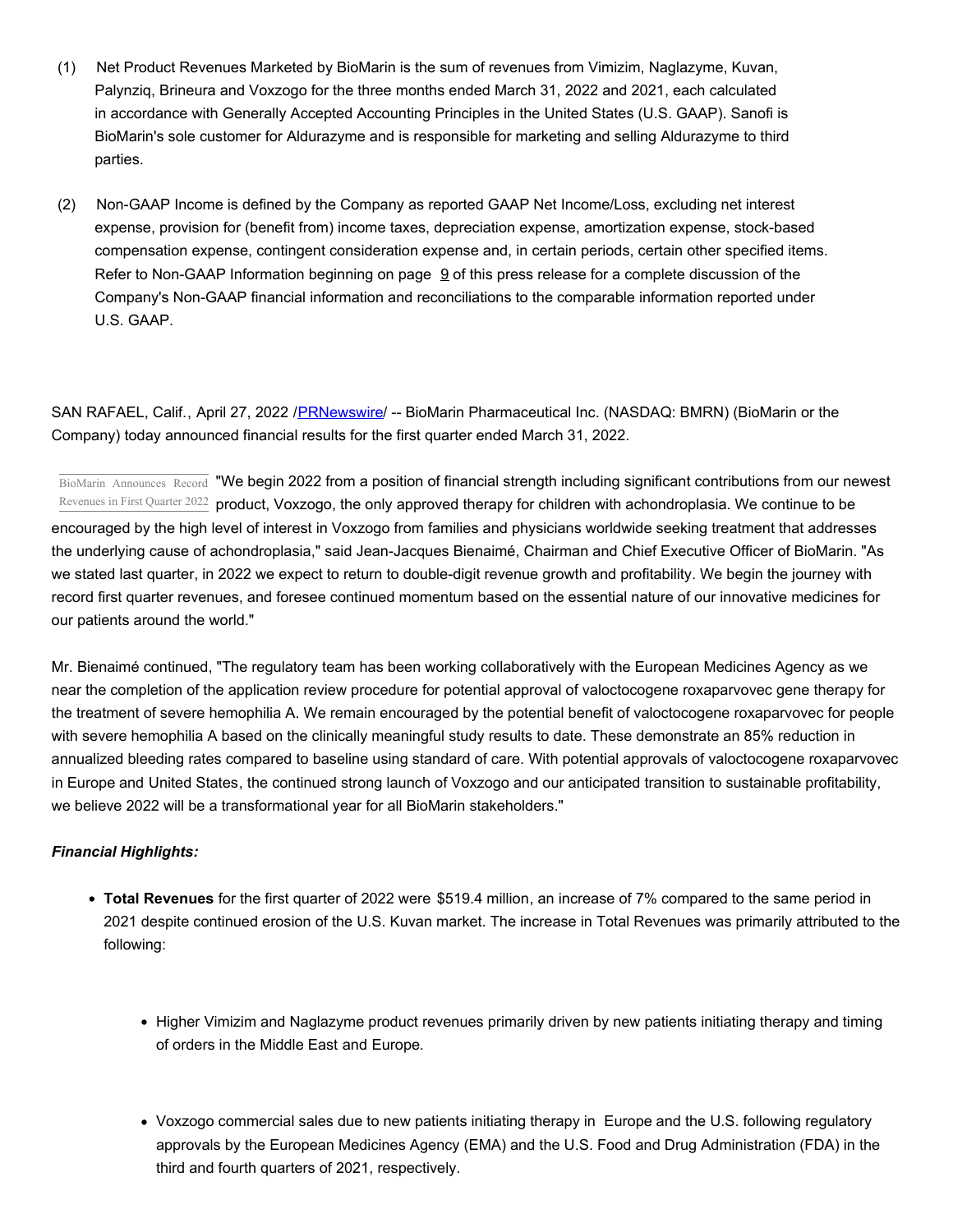• Higher Brineura product revenues primarily attributed to new patients initiating therapy in Europe.

These factors were offset by the following:

- Lower Aldurazyme product revenues due to timing of bulk lot product fulfillment to Sanofi. BioMarin Aldurazyme revenues are driven by the timing of when the product is released and control is transferred to Sanofi.
- Lower Kuvan product revenues primarily due to generic competition as a result of the loss of exclusivity in the U.S. that occurred in October 2020, consistent with expectations.
- **GAAP Net Income** increased to \$120.8 million for the first quarter of 2022 compared to GAAP Net Income of \$17.4 million for the same period in 2021. The increase was primarily related to the \$89.0 million gain, net of tax, on the sale to a third party of the Rare Pediatric Disease Priority Review Voucher (PRV) we received from the FDA in connection with the U.S. approval of Voxzogo and an increase in gross profit.
- **Non-GAAP Income** for the first quarter of 2022 was \$105.3 million, essentially flat compared to the same period in 2021. The increase in gross profit was offset by higher sales and marketing expenses to support the commercial launch of Voxzogo and pre-commercialization activities for valoctocogene roxaparvovec and higher research and development expenses driven by the ramp up of activities for early research programs.

## *Late-stage Regulatory Portfolio (Voxzogo and valoctocogene roxaparvovec)*

- The global launch of Voxzogo is actively underway, with market access and reimbursement progressing as anticipated. As of March 31, 2022, an estimated 284 children were being treated with commercial Voxzogo globally, 201 from countries outside the United States and 83 within the United States. As of March 31, 2022, there were 15 active markets contributing to Voxzogo sales, including the addition of Saudi Arabia, Slovenia, the Czech Republic, United Arab Emirates and Italy, since the February 2022 update.
- Marketing authorization reviews of Voxzogo are in process in Japan and Australia, with potential approvals in those countries in 2022.
- During the quarter, the Company provided a top-line update on the Phase 2 randomized, double-blind, placebocontrolled Voxzogo study in infants and young children up to five years of age with achondroplasia. 52-week results trended in favor of Voxzogo compared to placebo on height Z-score, annualized growth velocity, and with no worsening in proportionality in the overall study population. BioMarin intends to initiate discussions with regulatory health authorities to discuss next steps regarding efforts to expand access to Voxzogo treatment for this younger age group. Results from this study are expected to be shared at a scientific meeting mid-year 2022.
- The EMA continues the review of BioMarin's Marketing Authorization Application (MAA) for valoctocogene roxaparvovec and we anticipate a CHMP opinion mid-year 2022. BioMarin has provided the EMA with two-year follow-up safety and efficacy data from the GENEr8-1 study.
- Based on the favorable results from the two-year follow-up safety and efficacy data from the GENEr8-1 study, BioMarin is targeting a BLA resubmission for valoctocogene roxaparvovec in June 2022 followed by an expected 6-month review procedure by the FDA. A pre-submission interaction is scheduled with the FDA later this quarter to discuss BioMarin's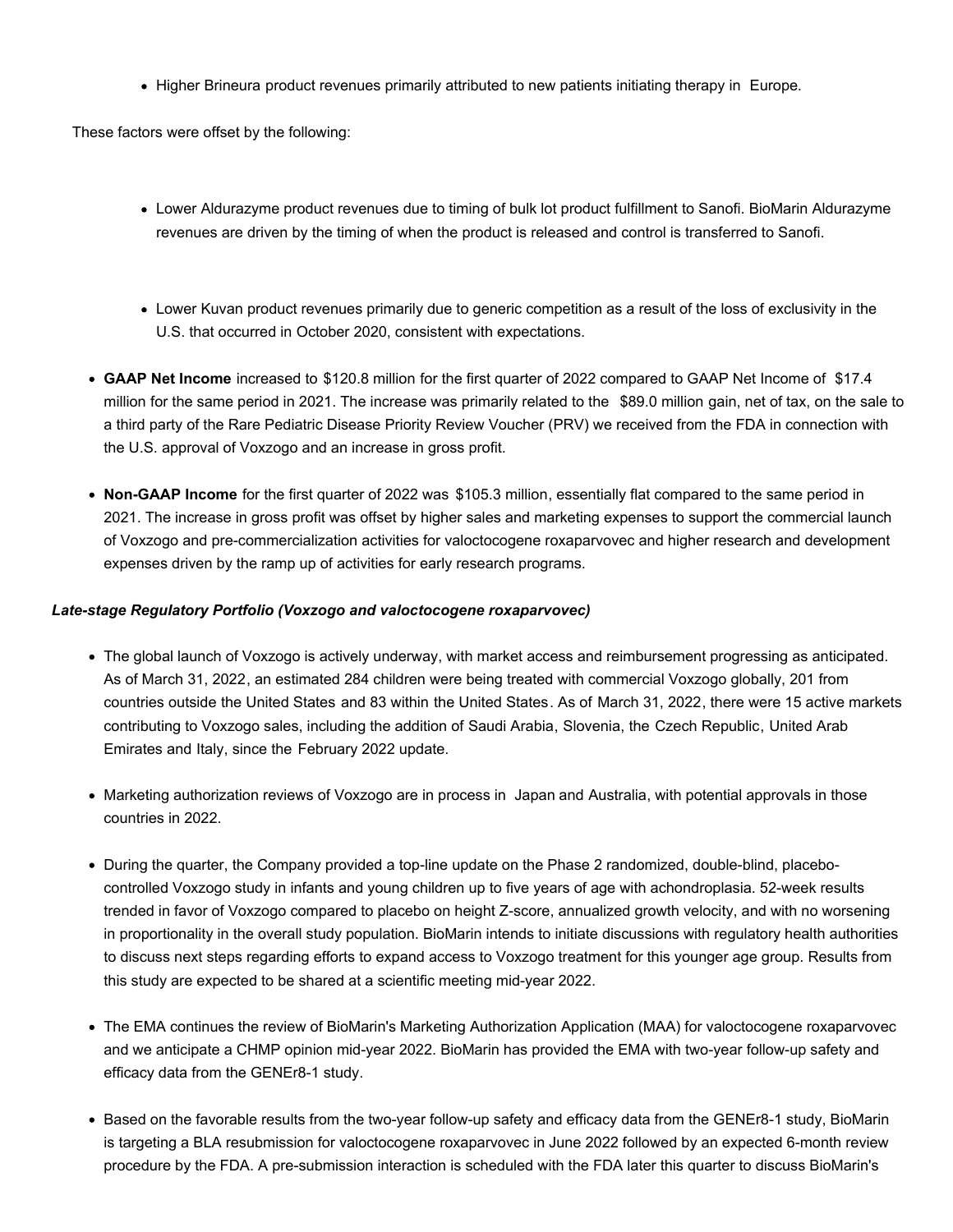BLA resubmission efforts.

During the first quarter of 2022, the Company announced that a subject treated with valoctocogene roxaparvovec in the Phase 2 study over 5 years ago reported a salivary gland mass in late 2021. The event was reported as unrelated to valoctocogene roxaparvovec by the investigator. The subject was successfully treated, and the Company conducted a genomic analysis from a tissue sample containing the mass. Today, BioMarin announced that the findings from the completed analysis showed a comparable pattern of integration between healthy and tumor containing tissues, with no evidence emerging that vector integration contributed to the salivary gland mass. These data will be presented both in a workshop of the annual American Society of Gene & Cell Therapy meeting and the World Federation of Hemophilia 2022 World Congress in May, supplied to the EMA as part of the ongoing review of the MAA and included in the BLA resubmission.

## *Earlier-stage Development Portfolio (BMN 255, BMN 331, BMN 351, BMN 349, BMN 293 (DiNA-001))*

- BMN 255 for primary hyperoxaluria type 1, a subset of chronic renal disease: The Company has completed the single ascending dose arm of the First-in-Human study and is analyzing the results. BioMarin believes the availability of a potent, orally bioavailable, small molecule like BMN 255 may be able to significantly reduce disease and treatment burden in certain people with chronic renal disease.
- BMN 331 gene therapy product candidate for Hereditary Angioedema (HAE): The Company announced that it has begun dosing patients in the Phase 1/2 HAERMONY study to evaluate BMN 331, an investigational AAV5-mediated gene therapy for people living with hereditary angioedema (HAE). The FDA granted Orphan Disease Designation status to BMN 331 in 2021.
- BMN 351 for Duchenne Muscular Dystrophy (DMD): IND-enabling studies continue with BMN 351, an antisense oligonucleotide therapy for individuals with exon 51-skip-amenable DMD. BMN 351 was developed using familiar chemistry and superior biology, by targeting a novel, upstream, splice enhancer site demonstrating improved binding affinity and tolerability in preclinical models. Preclinical data suggest that restored expression of near-full-length dystrophin protein at levels of up to 40% will convert phenotypes from rapid loss to durable preservation of strength and ambulation. BioMarin expects to file an IND for BMN 351 in the first half of 2022, and anticipates treating clinical trial participants with Duchenne muscular dystrophy in the fourth quarter of 2022.
- BMN 349 for alpha-1 antitrypsin deficiency: Preclinical studies have demonstrated that BMN 349 is an orally bioavailable, small molecule that is titratable with rapid onset and high potency and efficacy. Preclinical results have strong implications for potential improvement of current management, particularly for severe liver disease requiring rapid action. BioMarin's goal is to file the IND in the second half of 2023.
- BMN 293 (formerly DiNA-001) for MYBPC3 hypertrophic cardiomyopathy (HCM): Preclinical studies are underway with BMN 293 following a collaboration announced in 2020 with DiNAQOR, a gene therapy platform company, to develop novel gene therapies to treat rare genetic cardiomyopathies. Mutations in MYBPC3 are the most common cause of inherited HCM. Early investigations suggest that gene therapy-mediated gene transfer can lead to widespread expression of the gene product, cardiac myosin-binding protein C (MyBP-C), in cardiac tissue, which can normalize relaxation kinetics and potentially ameliorate the disease phenotype in individuals suffering from cardiomyopathy. BioMarin's goal is to file the IND in 2023.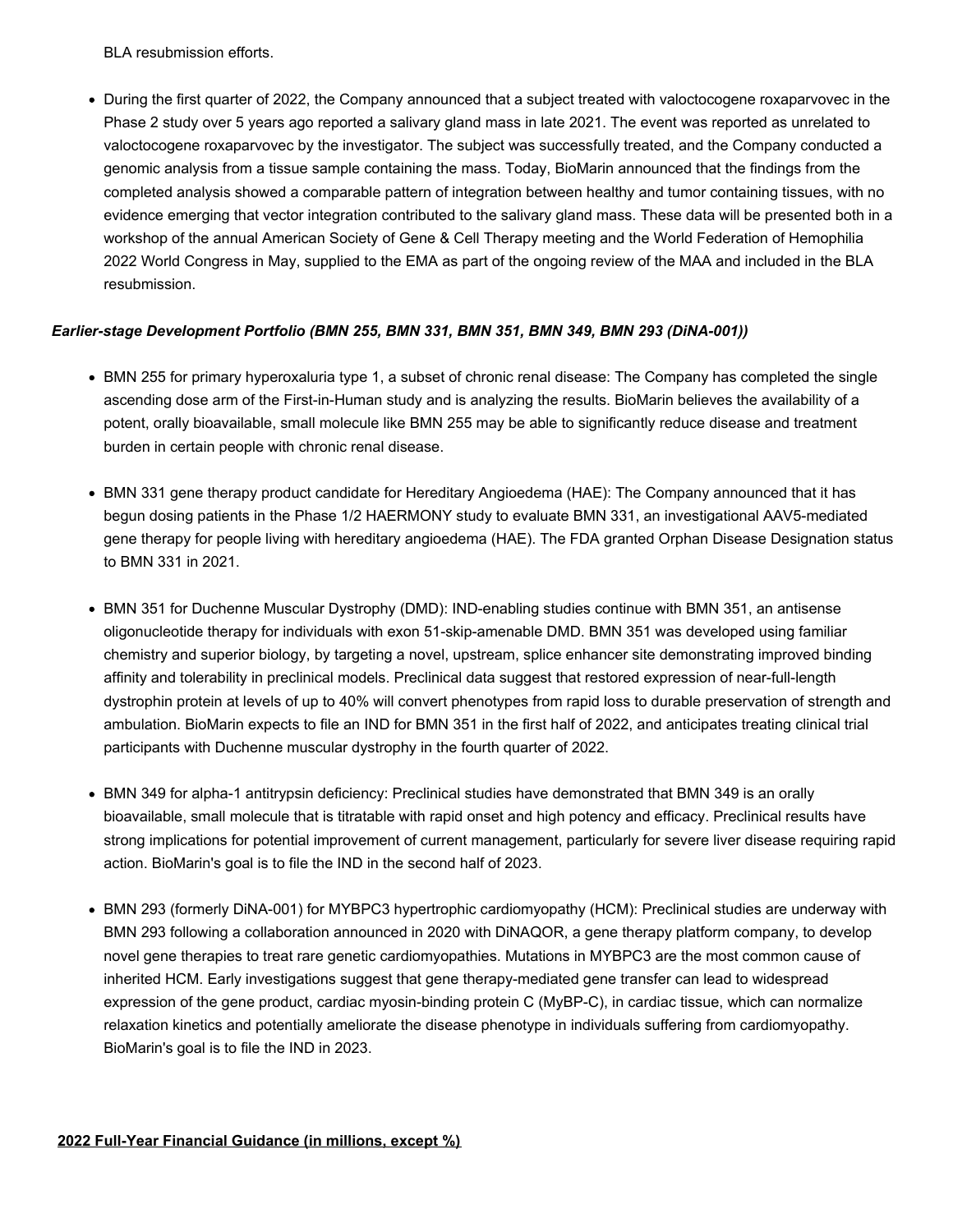| <b>Item</b>                                 |         |    | Provided February 23, 2022 | Revised April 27, 2022 |
|---------------------------------------------|---------|----|----------------------------|------------------------|
| <b>Total Revenues</b>                       | \$2,050 | to | \$2,150                    | Unchanged              |
| Vimizim Net Product Revenues                | \$650   | to | \$700                      | Unchanged              |
| Naglazyme Net Product Revenues              | \$400   | to | \$440                      | Unchanged              |
| Palynziq Net Product Revenues               | \$280   | to | \$310                      | Unchanged              |
| Kuvan Net Product Revenues                  | \$225   | to | \$250                      | Unchanged              |
| <b>Brineura Net Product Revenues</b>        | \$145   | to | \$160                      | Unchanged              |
| Voxzogo Net Product Revenues                | \$90    | to | \$115                      | \$125<br>\$100<br>to   |
|                                             |         |    |                            |                        |
| Cost of Sales (% of Total Revenues)         | 23%     | to | 25%                        | Unchanged              |
| Research and Development Expense            | \$665   | to | \$715                      | Unchanged              |
| Selling, General and Administrative Expense | \$790   | to | \$840                      | Unchanged              |
| <b>GAAP Net Income</b>                      | \$95    | to | \$135                      | Unchanged              |
|                                             |         |    |                            |                        |
| Non-GAAP Income (1)                         | \$350   | to | \$390                      | Unchanged              |

(1) All Financial Guidance items are calculated based on U.S. GAAP with the exception of Non-GAAP Income. Refer to Non-GAAP Information beginning on page  $9$  of this press release for a complete discussion of the Company's Non-GAAP financial information and reconciliations to the corresponding GAAP reported information.

BioMarin will host a conference call and webcast to discuss first quarter and year to date 2022 financial results today, Wednesday, April 27, 2022 at 4:30 p.m. ET. This event can be accessed on the investor section of the BioMarin website at www.biomarin.com.

| U.S./Canada Dial-in Number: 866.502.9859 Replay Dial-in Number: 855.859.2056 |                                                                                                |
|------------------------------------------------------------------------------|------------------------------------------------------------------------------------------------|
|                                                                              | International Dial-in Number: 574.990.1362   Replay International Dial-in Number: 404.537.3406 |
| Conference ID: 9770836                                                       | Conference ID: 9770836                                                                         |

#### **About BioMarin**

BioMarin is a global biotechnology company that develops and commercializes innovative therapies for people with serious and life-threatening rare diseases and medical conditions. The Company selects product candidates for diseases and conditions that represent a significant unmet medical need, have well-understood biology and provide an opportunity to be first-to-market or offer a significant benefit over existing products. The Company's portfolio consists of seven commercial products and multiple clinical and preclinical product candidates for the treatment of various diseases. For additional information, please visit www.biomarin.com.

#### **Forward-Looking Statements**

This press release and the associated conference call and webcast contain forward-looking statements about the business prospects of BioMarin Pharmaceutical Inc. (BioMarin), including, without limitation, statements about: the expectations of Total Revenues, Net Product Revenues, Research and Development Expense, Selling, General and Administrative Expense, Cost of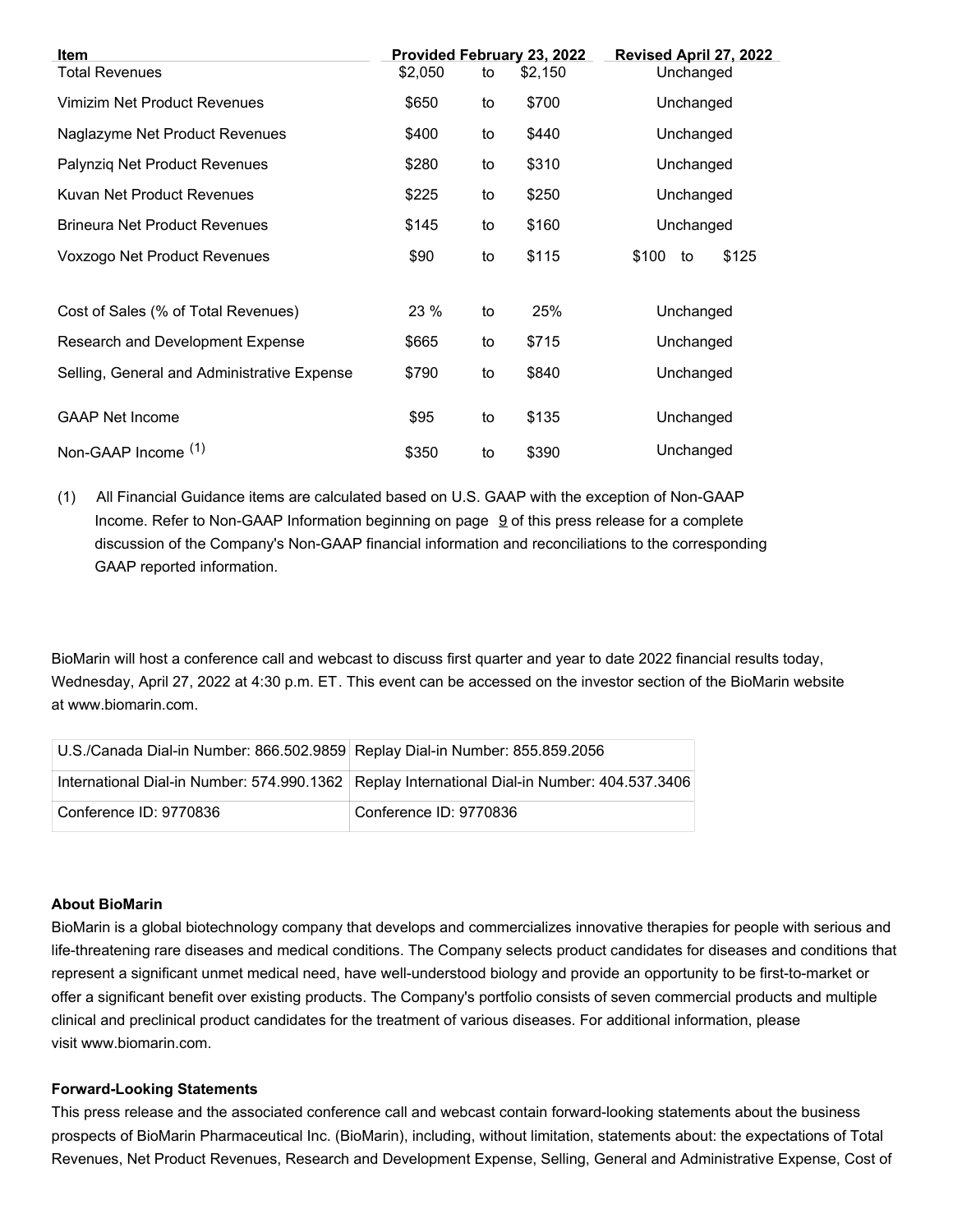Sales, GAAP Net Loss, Non-GAAP Income, and other specified income statement guidance for the full-year 2022; cash flows from operating activities; the timing of orders for commercial products; the timing of BioMarin's clinical development and commercial prospects, including announcements of data from clinical studies and trials; the clinical development and commercialization of BioMarin's product candidates and commercial products, including (i) BioMarin's plans to re-submit a BLA for valoctocogene roxaparvovec to the FDA with two-year follow-up results from all the subjects from the Phase 3 GENEr8-1 study in June 2022, (ii) BioMarin's anticipated IND submission for BMN 351 in the first half of 2022, (iii) BioMarin's anticipated treatment of clinical trial participants with Duchenne muscular dystrophy in the fourth quarter of 2022, (iv) BioMarin's anticipated IND submission for BMN 349 in the second half of 2023, (v) BioMarin's collaboration with DiNAQOR to create gene therapies including BioMarin's goal to file an IND for BMN 293 (formerly DiNA-001) in 2023, and (vi) BioMarin's plans to initiate discussions with regulatory health authorities to discuss next steps regarding efforts to expand access to Voxzogo for infants and young children up to five years of age with achondroplasia; the potential approval and commercialization of BioMarin's product candidates, including Voxzogo for the treatment of achondroplasia and valoctocogene roxaparvovec for the treatment of severe hemophilia A and the timing of such approval decisions, including (i) the potential approval of Voxzogo in Japan and Australia in 2022, (ii) the BLA resubmission for valoctocogene roxaparvovec and the expectation of a CHMP opinion on our MAA for valoctocogene roxaparvovec, in June 2022 and in mid-year 2022, respectively, and (iii) the duration of the FDA's review procedure of our BLA resubmission for valoctocogene roxaparvovec; and the expected benefits and availability of BioMarin's product candidates; and potential growth opportunities and trends, including that BioMarin expects (i) double-digit growth in revenues and profitability in 2022, (ii) increasing access to Voxzogo as the product launch continues in future quarters, (iii) 2022 being a transformational year for BioMarin.

These forward-looking statements are predictions and involve risks and uncertainties such that actual results may differ materially from these statements. These risks and uncertainties include, among others: BioMarin's success in the commercialization of its commercial products, including BioMarin's projected impact of the COVID-19 pandemic on its global revenue sources, including due to demand interruptions such as missed patient infusions and delayed treatment starts for new patients; results and timing of current and planned preclinical studies and clinical trials, as well as the potential impact of the COVID-19 pandemic on (i) BioMarin's ability to continue such preclinical studies and clinical trials and (ii) the timing of such preclinical studies and clinical trials, and the release of data from those trials; BioMarin's ability to successfully manufacture its commercial products and product candidates; the content and timing of decisions by the FDA, the European Commission and other regulatory authorities concerning each of the described products and product candidates, including the potential impact of the COVID-19 pandemic on the regulatory authorities' abilities to issue such decisions and the timing of such decisions; the market for each of these products; actual sales of BioMarin's commercial products and the impact that the COVID-19 pandemic may have on such sales; the introduction of generic versions of BioMarin's commercial products, in particular generic versions of Kuvan; and those factors detailed in BioMarin's filings with the Securities and Exchange Commission (SEC), including, without limitation, the factors contained under the caption "Risk Factors" in BioMarin's Annual Report on Form 10-K for the year ended December 31, 2021 as such factors may be updated by any subsequent reports. Stockholders are urged not to place undue reliance on forward-looking statements, which speak only as of the date hereof. BioMarin is under no obligation, and expressly disclaims any obligation to update or alter any forward-looking statement, whether as a result of new information, future events or otherwise.

BioMarin®, Brineura®, Kuvan®, Naglazyme®, Palynziq®, Vimizim® and Voxzogo® are registered trademarks of BioMarin Pharmaceutical Inc., or its affiliates. Aldurazyme® is a registered trademark of BioMarin/Genzyme LLC. All other brand names and service marks, trademarks and other trade names appearing in this release are the property of their respective owners.

# **BIOMARIN PHARMACEUTICAL INC. CONDENSED CONSOLIDATED BALANCE SHEETS March 31, 2022 and December 31, 2021**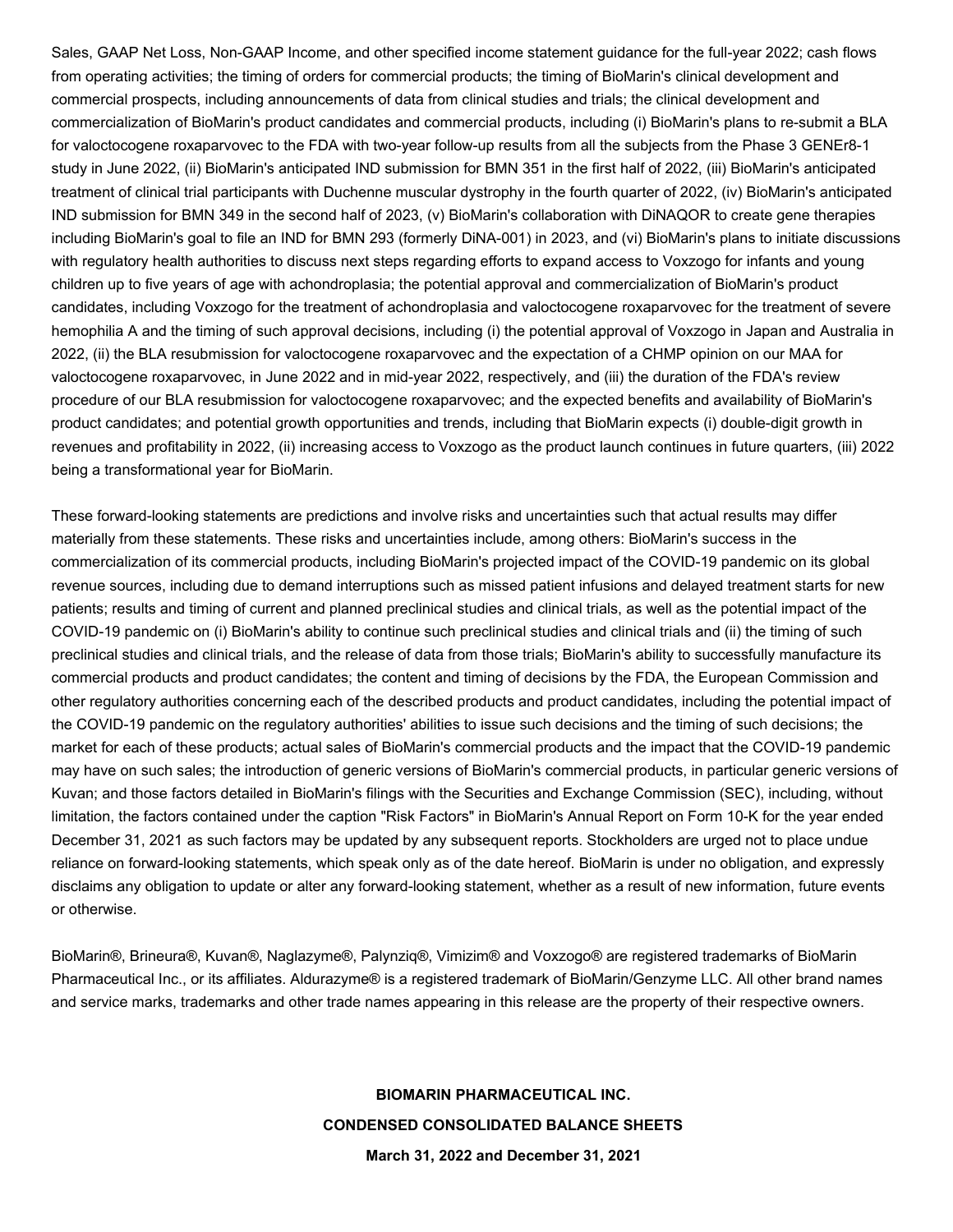## **(In thousands of U.S. dollars, except per share amounts)**

|                                                                                 | March 31, 2022 | December 31,<br>(1) |
|---------------------------------------------------------------------------------|----------------|---------------------|
| <b>ASSETS</b>                                                                   | (unaudited)    |                     |
| Current assets:                                                                 |                |                     |
| Cash and cash equivalents                                                       | \$             | \$                  |
|                                                                                 | 605,440        | $5\xi$              |
| Short-term investments                                                          | 450,798        | 42                  |
| Accounts receivable, net                                                        | 430,147        | 37                  |
| Inventory                                                                       | 786,356        | 77                  |
| Other current assets                                                            | 121,283        | 11                  |
| Total current assets                                                            | 2,394,024      | 2,27                |
| Noncurrent assets:                                                              |                |                     |
| Long-term investments                                                           | 462,827        | 50                  |
| Property, plant and equipment, net                                              | 1,039,544      | 1,03                |
| Intangible assets, net                                                          | 374,251        | $3\xi$              |
| Goodwill                                                                        | 196,199        | 15                  |
| Deferred tax assets                                                             | 1,446,676      | 1,44                |
| Other assets                                                                    | 149,186        | 15                  |
|                                                                                 | \$             | \$                  |
| <b>Total assets</b>                                                             | 6,062,707      | 6,00                |
| <b>LIABILITIES AND STOCKHOLDERS' EQUITY</b>                                     |                |                     |
| <b>Current liabilities:</b>                                                     |                |                     |
|                                                                                 | \$             | \$                  |
| Accounts payable and accrued liabilities                                        | 426,418        | 49                  |
| Short-term contingent consideration                                             | 64,000         | 4                   |
| <b>Total current liabilities</b>                                                | 490,418        | 53                  |
| Noncurrent liabilities:                                                         |                |                     |
| Long-term convertible debt, net                                                 | 1,080,061      | 1,07                |
| Long-term contingent consideration                                              |                | 1                   |
| Other long-term liabilities                                                     | 100,913        | $\hat{\epsilon}$    |
| <b>Total liabilities</b>                                                        | 1,671,392      | 1,73                |
| Stockholders' equity:                                                           |                |                     |
| Common stock, \$0.001 par value: 500,000,000 shares authorized; 184,901,764 and |                |                     |
| 183,912,514 shares issued and outstanding, respectively                         | 185            |                     |
| Additional paid-in capital                                                      | 5,206,287      | 5,19                |
| Company common stock held by Nonqualified Deferred Compensation Plan            | (9,389)        |                     |
| Accumulated other comprehensive income (loss)                                   | (877)          | 1                   |
|                                                                                 |                |                     |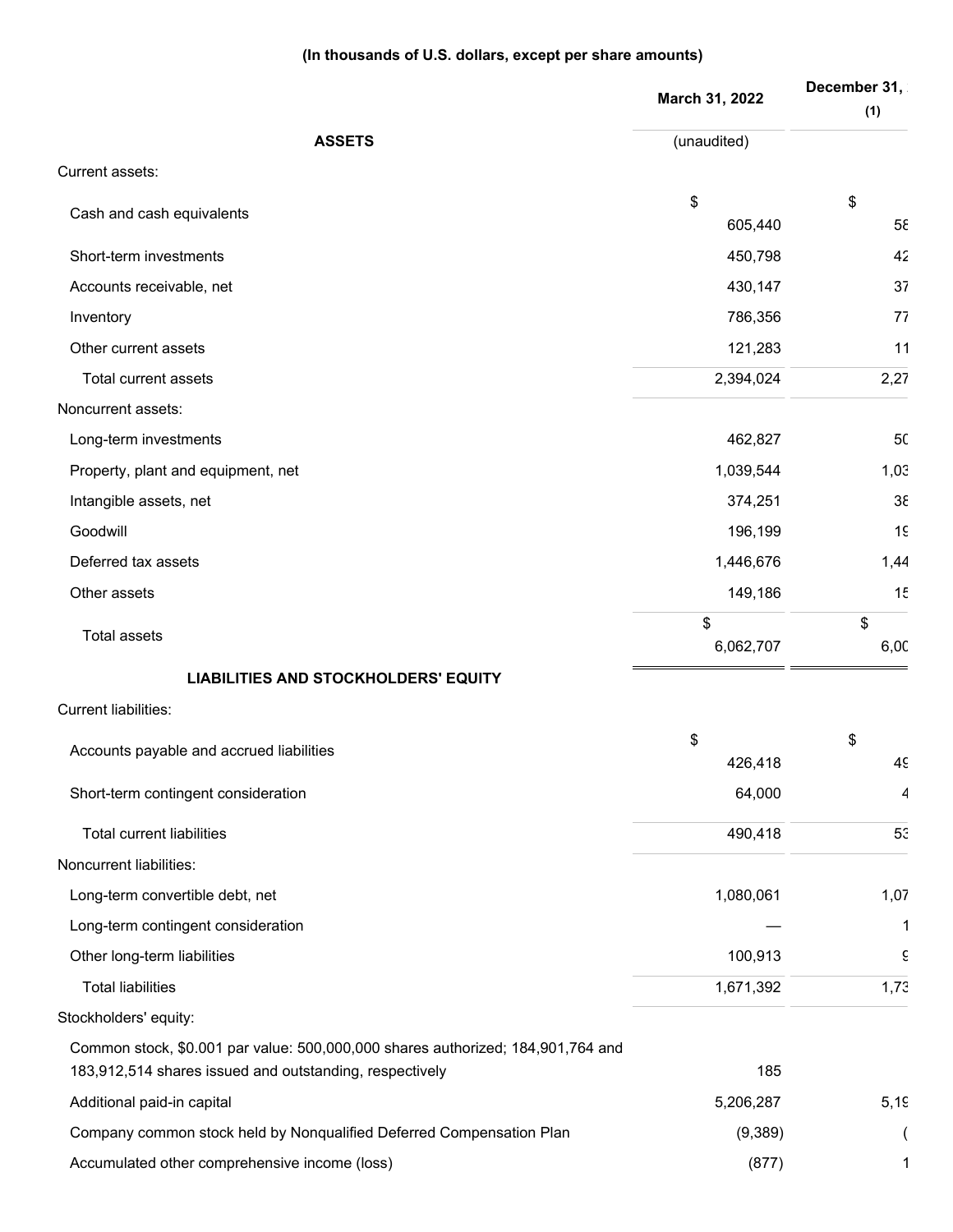| (804, 891) | (92) |
|------------|------|
| 4,391,315  | 4,27 |
|            |      |
| 6,062,707  | 6,00 |
|            |      |

(1) December 31, 2021 balances were derived from the audited Consolidated Financial Statements included in the Company's Annual Report on Form 10-K for the year ended December 31, 2021, filed with the U.S. Securities and Exchange Commission (SEC) on February 25, 2022.

## **BIOMARIN PHARMACEUTICAL INC.**

## **CONDENSED CONSOLIDATED STATEMENTS OF OPERATIONS**

#### **Three Months Ended March 31, 2022 and 2021**

## **(In thousands of U.S. dollars, except per share amounts)**

## **Three Months Ended March 31,**

|                                                            | 2022             |  | 2021        |
|------------------------------------------------------------|------------------|--|-------------|
|                                                            | (unaudited)      |  | (unaudited) |
| <b>REVENUES:</b>                                           |                  |  |             |
| Net product revenues                                       | \$<br>505,525 \$ |  | 467,769     |
| Royalty and other revenues                                 | 13,834           |  | 18,261      |
| <b>Total revenues</b>                                      | 519,359          |  | 486,030     |
| <b>OPERATING EXPENSES:</b>                                 |                  |  |             |
| Cost of sales                                              | 116,965          |  | 120,166     |
| Research and development                                   | 160,836          |  | 148,725     |
| Selling, general and administrative                        | 194,619          |  | 174,318     |
| Intangible asset amortization and contingent consideration | 17,612           |  | 17,735      |
| Gain on sale of nonfinancial assets, net                   | (108,000)        |  |             |
| Total operating expenses                                   | 382,032          |  | 460,944     |
| <b>INCOME FROM OPERATIONS</b>                              | 137,327          |  | 25,086      |
| Interest income                                            | 1,820            |  | 2,439       |
| Interest expense                                           | (3,806)          |  | (3,804)     |
| Other expense, net                                         | (1, 154)         |  | (493)       |
| <b>INCOME BEFORE INCOME TAXES</b>                          | 134,187          |  | 23,228      |
| Provision for income taxes                                 | 13,389           |  | 5,857       |
| <b>NET INCOME</b>                                          | \$<br>120,798 \$ |  | 17,371      |
| <b>NET INCOME PER SHARE, BASIC</b>                         | \$<br>$0.66$ \$  |  | 0.10        |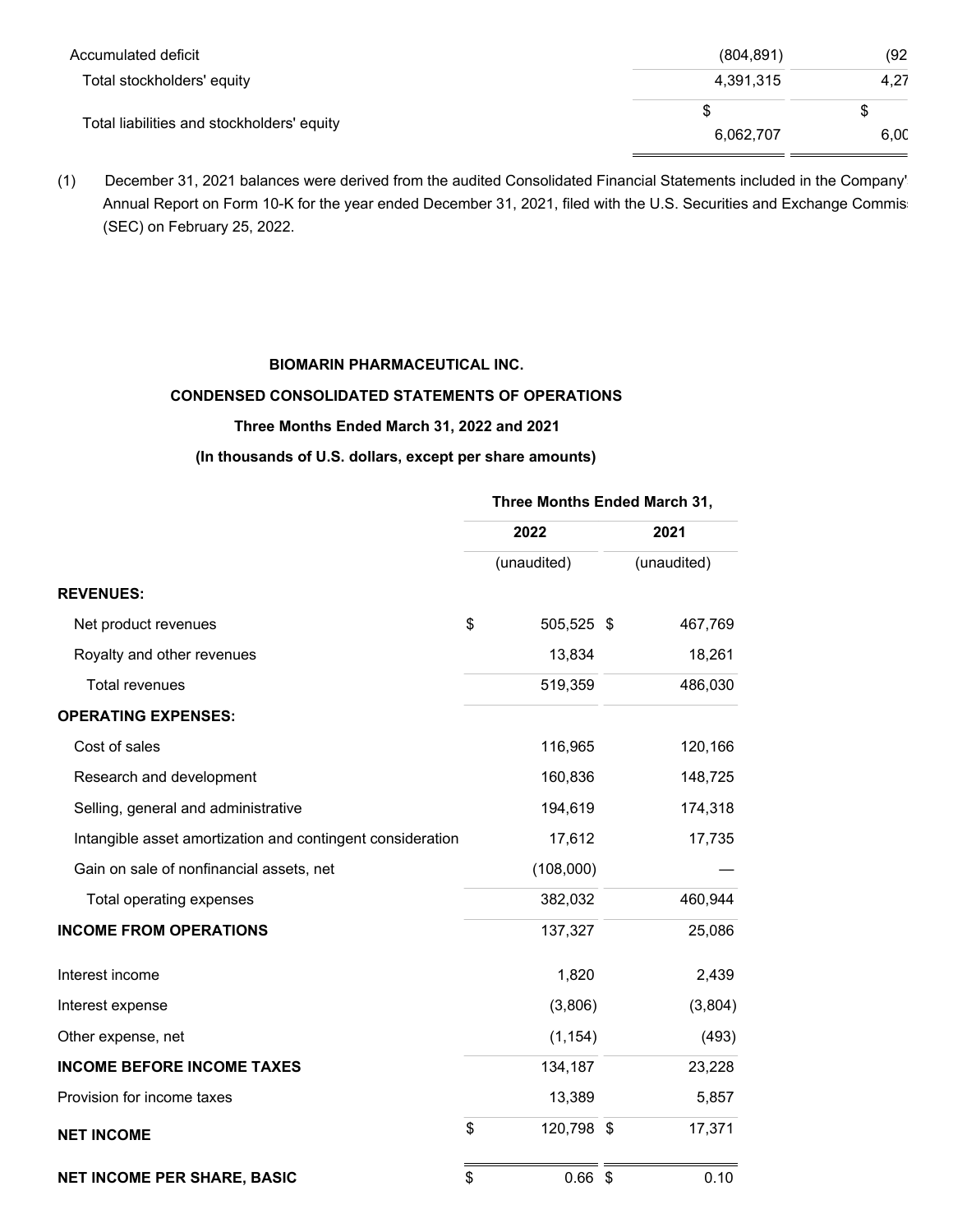## **NET INCOME PER SHARE, DILUTED**

| Weighted average common shares outstanding, basic   | 183.990 | 181.772 |
|-----------------------------------------------------|---------|---------|
| Weighted average common shares outstanding, diluted | 194.886 | 184.365 |

| \$<br>$0.63$ \$ | 0.09    |
|-----------------|---------|
| 183.990         | 181,772 |
| 194,886         | 184,365 |

## **BIOMARIN PHARMACEUTICAL INC.**

## **CONDENSED CONSOLIDATED STATEMENTS OF CASH FLOWS**

## **Three Months Ended March 31, 2022 and 2021**

**(In thousands of U.S. dollars)**

|                                                                                                | Three Months Ended March 31, |  |             |  |
|------------------------------------------------------------------------------------------------|------------------------------|--|-------------|--|
|                                                                                                | 2022                         |  | 2021        |  |
|                                                                                                | (unaudited)                  |  | (unaudited) |  |
| <b>CASH FLOWS FROM OPERATING ACTIVITIES:</b>                                                   |                              |  |             |  |
| Net income                                                                                     | \$<br>120,798 \$             |  | 17,371      |  |
| Adjustments to reconcile net income to net cash (used in) provided by operating<br>activities: |                              |  |             |  |
| Depreciation and amortization                                                                  | 27,343                       |  | 27,983      |  |
| Non-cash interest expense                                                                      | 1,033                        |  | 1,043       |  |
| Amortization of premium on investments                                                         | 1,652                        |  | 673         |  |
| Stock-based compensation                                                                       | 47,833                       |  | 49,503      |  |
| Gain on sale of nonfinancial assets, net                                                       | (108,000)                    |  |             |  |
| Deferred income taxes                                                                          | 4,800                        |  | 3,335       |  |
| Unrealized foreign exchange (gain) loss                                                        | (6,887)                      |  | 3,950       |  |
| Non-cash changes in the fair value of contingent consideration                                 | 1,989                        |  | 2,255       |  |
| Other                                                                                          | 700                          |  | (871)       |  |
| Changes in operating assets and liabilities:                                                   |                              |  |             |  |
| Accounts receivable, net                                                                       | (54, 813)                    |  | 40,294      |  |
| Inventory                                                                                      | 1,125                        |  | (6, 425)    |  |
| Other current assets                                                                           | (8,011)                      |  | 42,784      |  |
| Other assets                                                                                   | 1,440                        |  | 1,617       |  |
| Accounts payable and accrued liabilities                                                       | (78, 143)                    |  | (72, 304)   |  |
| Other long-term liabilities                                                                    | 1,710                        |  | 2,304       |  |
| Net cash (used in) provided by operating activities                                            | (45, 431)                    |  | 113,512     |  |
| <b>CASH FLOWS FROM INVESTING ACTIVITIES:</b>                                                   |                              |  |             |  |
| Purchases of property, plant and equipment                                                     | (28, 817)                    |  | (25, 507)   |  |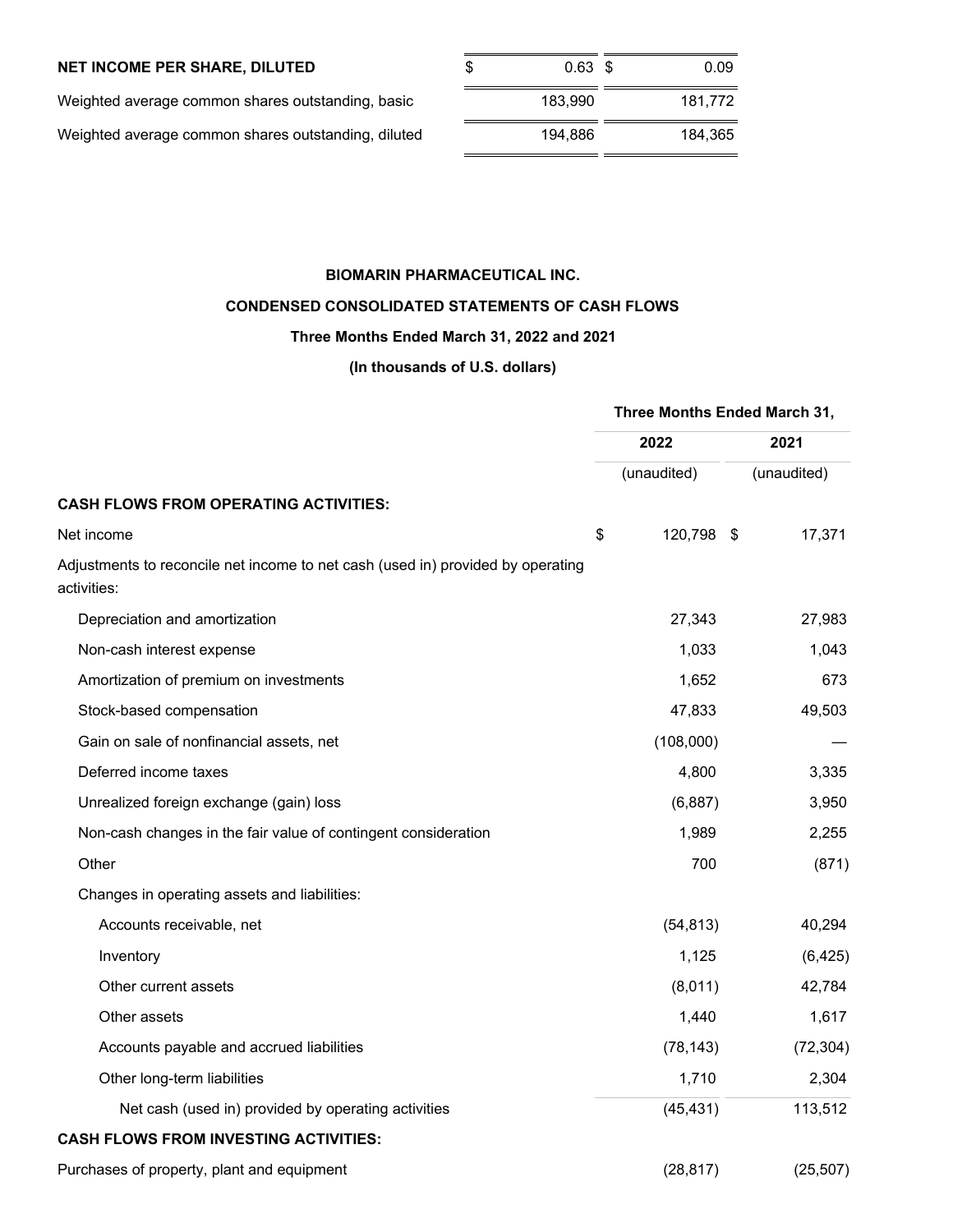| Maturities and sales of investments                            |                  | 155,818    |  | 194,637    |
|----------------------------------------------------------------|------------------|------------|--|------------|
| Purchases of available-for-sale securities<br>(147, 361)       |                  |            |  | (237, 171) |
| Proceeds from sale of nonfinancial assets                      |                  | 110,000    |  |            |
| Purchase of intangible assets                                  |                  | (1,858)    |  | (2,747)    |
| Net cash provided by (used in) investing activities            | 87,782           |            |  | (70, 788)  |
| <b>CASH FLOWS FROM FINANCING ACTIVITIES:</b>                   |                  |            |  |            |
| Proceeds from exercises of awards under equity incentive plans | 8,235            |            |  | 5,817      |
| Taxes paid related to net share settlement of equity awards    | (32, 949)        |            |  | (29,097)   |
| Principal repayments of financing leases                       |                  | (566)      |  | (1,084)    |
| Net cash used in financing activities                          |                  | (25, 280)  |  | (24, 364)  |
| Effect of exchange rate changes on cash                        |                  | 1,093      |  | (205)      |
| NET INCREASE IN CASH AND CASH EQUIVALENTS                      | \$               | 18,164 \$  |  | 18,155     |
| Cash and cash equivalents:                                     |                  |            |  |            |
| Beginning of period                                            | \$               | 587,276 \$ |  | 649,158    |
| End of period                                                  | \$<br>605,440 \$ |            |  | 667,313    |
|                                                                |                  |            |  |            |

#### **Non-GAAP Information**

The results presented in this press release include both GAAP information and Non-GAAP information. As used in this release, Non-GAAP Income is defined by the Company as GAAP Net Income/Loss excluding net interest expense, provision for income taxes, depreciation expense, amortization expense, stock-based compensation expense, contingent consideration expense and, in certain periods, certain other specified items, as detailed below when applicable. In addition, BioMarin includes in this press release the effects of these adjustments on certain components of GAAP Net Income/Loss for each of the periods presented. In this regard, Non-GAAP Income and its components, including Non-GAAP Cost of Sales, Non-GAAP Research and Development expenses, Non-GAAP Selling, General and Administrative expense, Non-GAAP Intangible Asset Amortization and Contingent Consideration, Non-GAAP Gain on the Sale of Intangible Asset and Non-GAAP Benefit From Income Taxes are statement of operations line items prepared on the same basis as, and therefore components of, the overall Non-GAAP measures.

BioMarin regularly uses both GAAP and Non-GAAP results and expectations internally to assess its financial operating performance and evaluate key business decisions related to its principal business activities: the discovery, development, manufacture, marketing and sale of innovative biologic therapies. Because Non-GAAP Income and its components are important internal measurements for BioMarin, the Company believes that providing this information in conjunction with BioMarin's GAAP information enhances investors' and analysts' ability to meaningfully compare the Company's results from period to period and to its forward-looking guidance, and to identify operating trends in the Company's principal business. BioMarin also uses Non-GAAP Income internally to understand, manage and evaluate its business and to make operating decisions, and compensation of executives is based in part on this measure.

Non-GAAP Income and its components are not meant to be considered in isolation, as a substitute for, or superior to comparable GAAP measures and should be read in conjunction with the consolidated financial information prepared in accordance with GAAP. Investors should note that the Non-GAAP information is not prepared under any comprehensive set of accounting rules or principles and does not reflect all of the amounts associated with the Company's results of operations as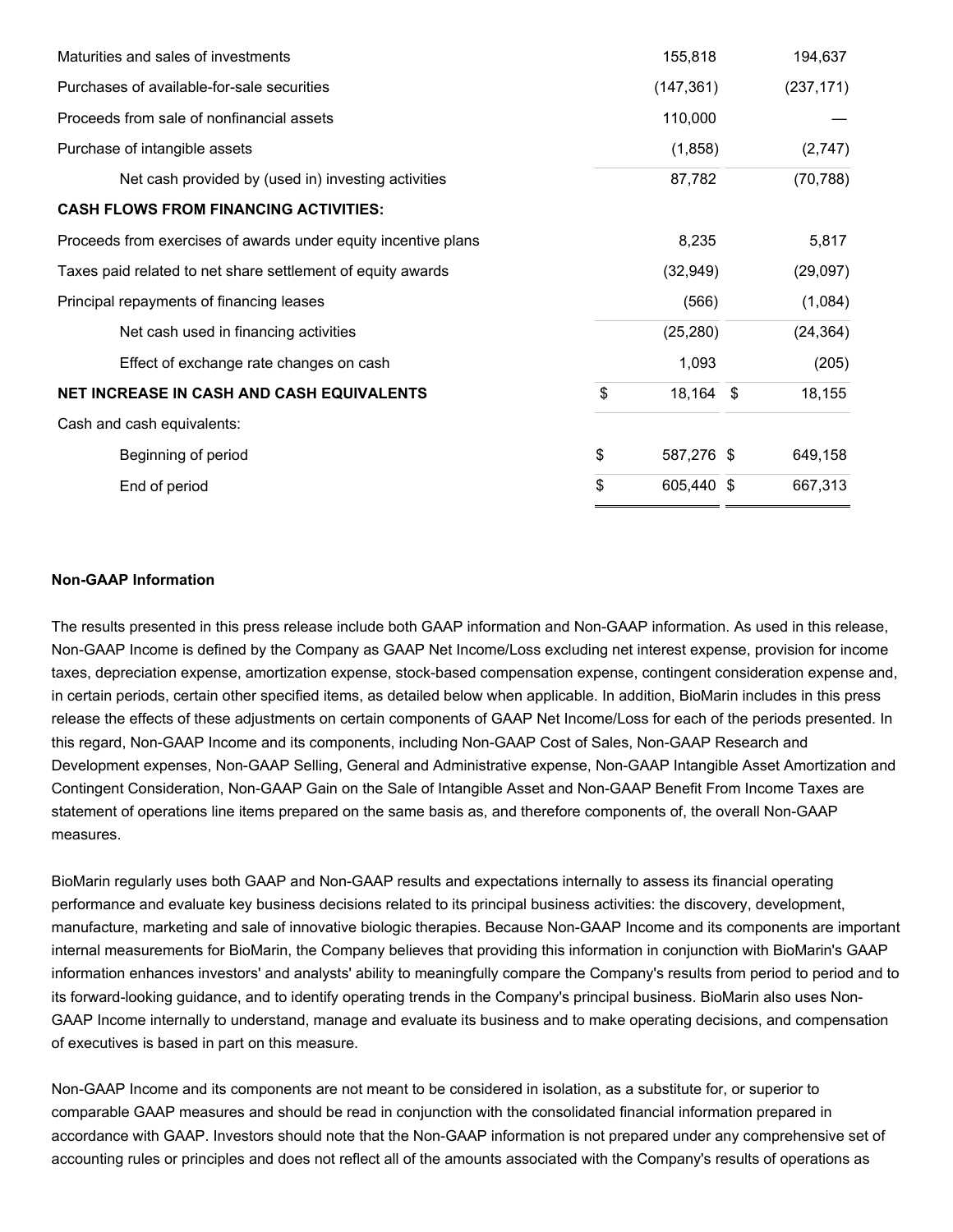determined in accordance with GAAP. Investors should also note that these Non-GAAP measures have no standardized meaning prescribed by GAAP and, therefore, have limits in their usefulness to investors. In addition, from time to time in the future there may be other items that the Company may exclude for purposes of its Non-GAAP measures; likewise, the Company may in the future cease to exclude items that it has historically excluded for purposes of its Non-GAAP measures. Because of the non-standardized definitions, the Non-GAAP measure as used by BioMarin in this press release and the accompanying tables may be calculated differently from, and therefore may not be directly comparable to, similarly titled measures used by other companies.

The following table presents the reconciliation of GAAP Net Income to Non-GAAP Income:

## **Reconciliation of GAAP Net Income to Non-GAAP Income**

**(In millions of U.S. dollars)**

**(unaudited)**

|                                          |                              |              |    |                    |                          | Guidance <sup>(1)</sup> |         |  |
|------------------------------------------|------------------------------|--------------|----|--------------------|--------------------------|-------------------------|---------|--|
|                                          | Three Months Ended March 31, |              |    | <b>Year Ending</b> |                          |                         |         |  |
|                                          |                              | 2022<br>2021 |    |                    | <b>December 31, 2022</b> |                         |         |  |
| <b>GAAP Net Income</b>                   | \$                           | 120.8        | \$ | 17.4 <sup>5</sup>  |                          | $95.0 -$<br>- \$        | 135.0   |  |
| Interest expense, net                    |                              | 2.0          |    | 1.4                |                          |                         | 9.0     |  |
| Provision for income taxes               |                              | 13.4         |    | 5.9                |                          |                         | 47.0    |  |
| Depreciation expense                     |                              | 11.7         |    | 12.5               |                          |                         | 44.0    |  |
| Amortization expense                     |                              | 15.6         |    | 15.4               |                          |                         | 63.0    |  |
| Stock-based compensation expense         |                              | 47.8         |    | 49.5               |                          |                         | 195.0   |  |
| Contingent consideration expense         |                              | 2.0          |    | 2.3                |                          |                         | 5.0     |  |
| Gain on sale of nonfinancial assets, net |                              | (108.0)      |    |                    |                          |                         | (108.0) |  |
| Non-GAAP Income                          | \$                           | 105.3        | \$ | 104.4              | \$                       | $350.0 -$<br>\$         | 390.0   |  |

(1) The adjustments/reconciling items included in the Guidance Year Ending December 31, 2022 column are presented to facilitate the reconciliation of Non-GAAP Income to its closest GAAP financial metric, GAAP Net Income. The Company notes that the specific amounts included in each reconciling line item above represent approximations of the underlying adjustments from GAAP Net Income to Non-GAAP Income, and that actual 2022 results for each reconciling line item may be different, in some cases materially, than the amounts listed above as a result of uncertainty regarding, and the potential variability of, those items.

The following reconciliation of the GAAP reported to the Non-GAAP information provides the details of the effects of the Non-GAAP adjustments on certain components of the Company's operating results for each of the periods presented.

**Reconciliation of Certain GAAP Reported Information to Non-GAAP Information**

**(In millions of U.S. dollars)**

**(unaudited)**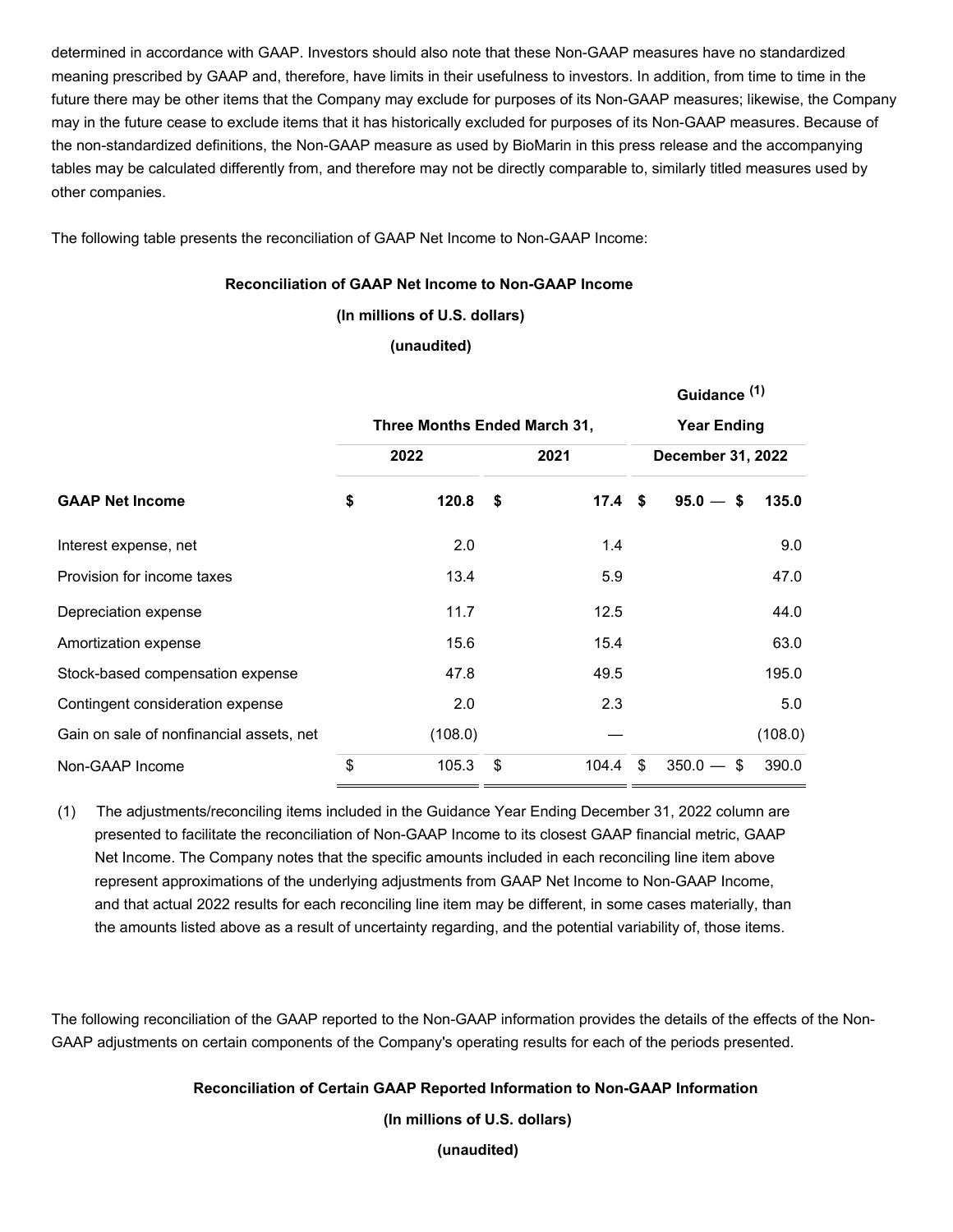|                                                                     | 2022             |                                                   |                                                                                        |        |                 |             | 2021  |                                                   |  |                                                                                        |             |  |
|---------------------------------------------------------------------|------------------|---------------------------------------------------|----------------------------------------------------------------------------------------|--------|-----------------|-------------|-------|---------------------------------------------------|--|----------------------------------------------------------------------------------------|-------------|--|
|                                                                     |                  | <b>Adjustments</b>                                |                                                                                        |        |                 |             |       | <b>Adjustments</b>                                |  |                                                                                        | Non-        |  |
|                                                                     | <b>GAAP</b>      | Interest,<br>Taxes,<br><b>Depreciation</b><br>and | <b>Stock-Based</b><br>Compensation,<br>Contingent<br><b>Consideration</b><br>and Other |        | Non-            | <b>GAAP</b> |       | Interest,<br>Taxes,<br><b>Depreciation</b><br>and |  | <b>Stock-Based</b><br>Compensation,<br>Contingent<br><b>Consideration</b><br>and Other |             |  |
|                                                                     |                  | <b>Reported Amortization</b>                      | <b>Adjustments</b>                                                                     |        | <b>GAAP</b>     |             |       | <b>Reported Amortization</b>                      |  | <b>Adjustments</b>                                                                     | <b>GAAP</b> |  |
| Cost of sales                                                       | \$<br>117.0      | $\boldsymbol{\mathsf{S}}$                         | \$                                                                                     | (4.3)  | \$<br>112.7 $$$ |             | 120.2 | \$                                                |  | \$<br>(6.5)                                                                            | \$<br>113.7 |  |
| Research and<br>development                                         | 160.8            | (7.4)                                             |                                                                                        | (17.2) | 136.2           |             | 148.7 | (7.5)                                             |  | (17.5)                                                                                 | 123.7       |  |
| Selling, general<br>and administrative                              | 194.6            | (4.3)                                             |                                                                                        | (26.3) | 164.0           |             | 174.3 | (5.0)                                             |  | (25.5)                                                                                 | 143.8       |  |
| Intangible asset<br>amortization and<br>contingent<br>consideration | 17.6             | (15.6)                                            |                                                                                        | (2.0)  |                 |             | 17.7  | (15.4)                                            |  | (2.3)                                                                                  |             |  |
| Gain on sale of<br>nonfinancial<br>assets, net                      | (108.0)          |                                                   |                                                                                        | 108.0  |                 |             |       |                                                   |  |                                                                                        |             |  |
| Interest expense,<br>net                                            | (2.0)            | 2.0                                               |                                                                                        |        |                 |             | (1.4) | 1.4                                               |  |                                                                                        |             |  |
| Provision for<br>income taxes                                       | 13.4             | (13.4)                                            |                                                                                        |        |                 |             | 5.9   | (5.9)                                             |  |                                                                                        |             |  |
| <b>GAAP Net Income</b><br>/ Non-GAAP<br>Income                      | \$<br>$120.8$ \$ | 42.7                                              | \$                                                                                     | (58.2) | \$<br>105.3     | \$          | 17.4  | 35.2<br>\$                                        |  | \$<br>51.8                                                                             | \$<br>104.4 |  |

## **Three Months Ended March 31,**

*Contact: Investors: Media: Traci McCarty Debra Charlesworth BioMarin Pharmaceutical Inc. BioMarin Pharmaceutical Inc. (415) 455-7558 (415) 455-7451*